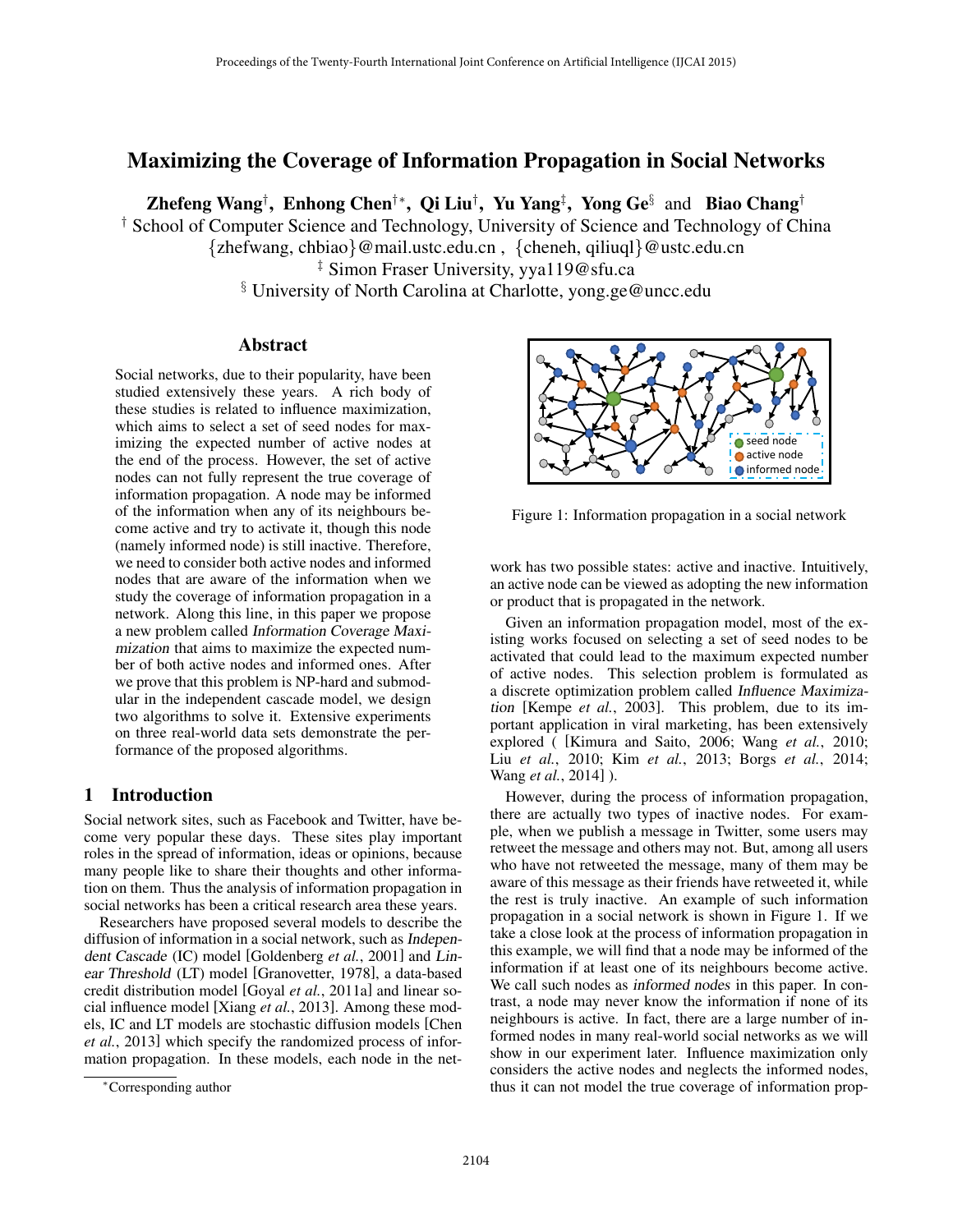agation well. To better measure the coverage of information propagation, we should consider both active nodes and informed nodes.

To this end, we formulate a new problem called Information Coverage Maximization to address this issue. The objective of this problem is to maximize the expected number of both active nodes and informed nodes. We prove that the problem is NP-hard and submodular in the IC model. We also show that computing exact information coverage in the IC model is #P-hard. Then, we design two algorithms to solve the proposed problem. Finally, we evaluate the proposed algorithms with three real-world data sets. The experimental results demonstrate the performance of the proposed algorithms. Our contributions can be summarized as follows:

- We distinguish the informed node from the inactive node, and explore the value of informed nodes to better measure the coverage of information propagation. Thus, we propose a new problem of maximizing the expected number of both active nodes and informed nodes.
- We prove that the proposed problem is NP-hard and submodular in the IC model. We also show the computation of information coverage in the IC model is #P-hard.
- We design two algorithms to solve the proposed problem. The proposed algorithms are examined with three real-world data sets and the experimental results show the performance of the proposed algorithms.

### 2 Related Work

Social networks have been studied extensively for many years. A rich body of these studies is focused on the analysis of influence and information propagation in social networks. Several models have been proposed to describe the diffusion of information through the social network, such as IC model [Goldenberg *et al.*, 2001], LT model [Granovetter, 1978] and decreasing cascade model [Kempe *et al.*, 2005]. These models define the stochastic process of information propagation. Thus they are called stochastic diffusion models [Chen *et al.*, 2013]. There are also models which formulate the information propagation from other perspectives ( [Aggarwal *et al.*, 2011; Goyal *et al.*, 2011a; Xiang *et al.*, 2013] ). Moreover, in [Chen *et al.*, 2012] and [Liu *et al.*, 2012], the authors extended IC model to consider the time-delay aspect of influence diffusion.

Influence maximization [Kempe *et al.*, 2003], which aims to maximize the expected number of active nodes in a given diffusion model, is another main research direction of the analysis of information propagation in social networks. In [Kempe *et al.*, 2003], the authors proved the problem is NP-hard in both IC and LT models and proposed a greedy framework to solve it. The following researchers focused on developing both efficient and effective algorithms, such as CELF [Leskovec *et al.*, 2007], PMIA [Chen *et al.*, 2010a], LDAG [Chen *et al.*, 2010b], SIMPATH [Goyal *et al.*, 2011b], StaticGreedy [Cheng *et al.*, 2013], Linear and Bound [Liu *et al.*, 2014] and IMRank [Cheng *et al.*, 2014]. In addition, in [Chen *et al.*, 2012] and [Liu *et al.*, 2012], the authors studied the influence maximization with time-critical constraint. In [Tang *et al.*, 2014], the authors studied the diversified influence maximization which considers both the magnitude of influence and the diversity of the influenced crowd. But influence maximization only considers the active nodes, which makes it different from the proposed problem.

#### 3 Problem Formulation

In this section, we first give a formal statement of information coverage maximization problem. Then we discuss the properties of the proposed problem.

#### 3.1 Problem Definition

Let the directed graph  $G = (V, E, T)$  denote an information propagation network, where  $V = \{1, 2, ..., n\}$  is the set of nodes in the graph and  $E$  denotes all edges that include all the information propagation paths between nodes. And  $T = [t_{i,j}]_{n*n}$  is the propagation probability matrix, where  $t_{i,j}$ represents the probability of information propagation from node  $i$  to node  $j$ . We use  $n$  to denote the number of nodes and m to denote the number of edges respectively.

Although we can use different stochastic diffusion model to describe the information propagation process, we adopt IC model in this paper as it has been shown as one of the most suitable models for the diffusion of information [Chen *et al.*, 2013]. In the model, seed nodes are the initial nodes selected to propagate the information and they will try to activate their neighbours. Their neighbours will be informed in this process and may be activated. If a node is activated, it becomes an active node and will try to activate its own neighbours. If a node is not activated but receives the information, then it is an informed node. The process converges when no more nodes can be activated.

Let S, A and L denote the seed nodes, active nodes and informed nodes respectively. Then we can get the relationship between  $A$  and  $S$  as follows:

$$
A = I(S) \tag{1}
$$

where  $I(S)$  are the active nodes when the information diffusion process converges. Similarly, we can get the relationship between  $L$  and  $A$  as follows:

$$
L = \bigcup_{a \in A} N(a) \tag{2}
$$

where  $N(a)$  are the inactive out neighbours of node a. To this end, we can formulate the Information Coverage Maximization Problem as follows:

$$
\underset{S}{\text{arg max}} F(S) = E(|A|) + E(|L|)
$$
  
s.t.  $|S| = k$  (3)

where k is a given budget.  $E(\cdot)$  is the expectation of the number, because information propagation is a stochastic process.  $F(S)$  is the sum of the expected number of active nodes and informed nodes. We will refer to it as information coverage in this paper.

Considering the relationship given by Eq.(1) and Eq.(2), we can rewrite the Eq.(3) as follows: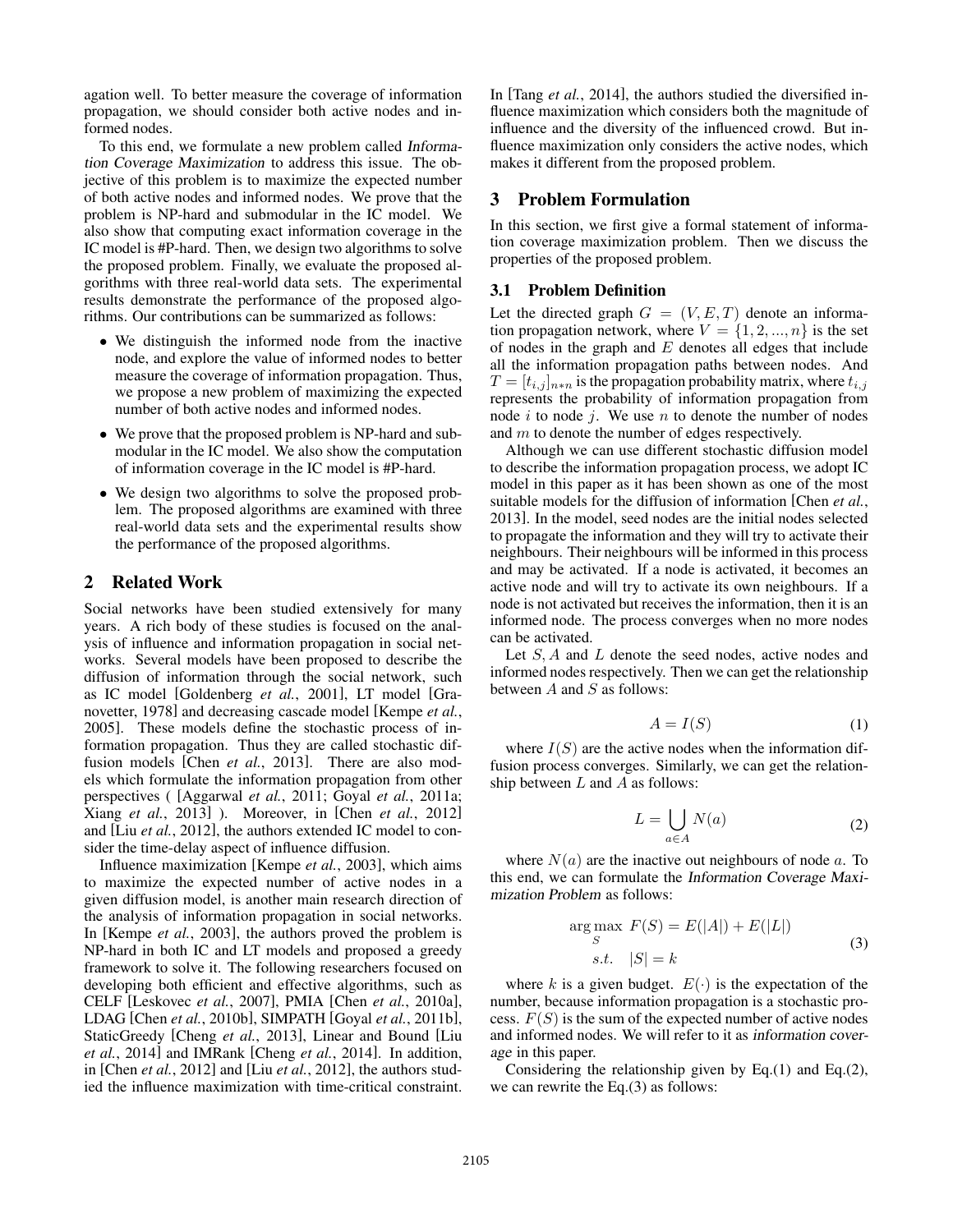$$
\underset{S}{\arg\max} \ F(S) = E(|I(S)|) + E(|\bigcup_{a \in I(S)} N(a)|)
$$
\n
$$
s.t. \ |S| = k
$$
\n
$$
(4)
$$

Comparing Eq.(4) to the objective function of the traditional influence maximization problem, we can find that the first term of Eq.(4) is exactly the influence spread of  $S$ . But Eq.(4) has an extra term  $E(|\bigcup_{a \in I(S)} N(a)|)$  which is the expected number of informed nodes. Thus information coverage maximization can better model the true coverage of information propagation in a social network.

In the real world, the informed nodes may have different values than the active nodes. Thus we introduce a weight to adjust the contribution of informed node to the measure of information coverage. Along this line, we propose a general form of information coverage maximization problem: Weighted Information Coverage Maximization Problem. We formulate it as follows:

$$
\arg\max_{S} W(S) = E(|I(S)|) + \lambda E(|\bigcup_{a \in I(S)} N(a)|)
$$
  
s.t.  $|S| = k$  and  $\lambda \in [0, 1]$  (5)

where  $\lambda$  is the weight coefficient that controls the importance of informed nodes. When  $\lambda$  equals 0, the problem degenerates into the traditional influence maximization problem. When  $\lambda$  equals 1, the problem is the same as the information coverage maximization problem.

#### 3.2 Problem Property

In this part, to show the properties of the problem, we prove several theorems about the problem.

Theorem 1 *For an information propagation network formulated by IC model, the information coverage maximization problem is NP-hard.*

Proof. Consider the NP-complete set cover problem [Karp, 1972]: given a collection of subsets  $S_1, S_2, ..., S_m$  of a ground set  $U = \{u_1, u_2, ..., u_n\}$ ; the question is if there exist  $k$  of the subsets whose union equals to  $U$ . We will reduce the problem to the information coverage maximization problem.

Given an arbitrary instance of the set cover problem, we construct a corresponding directed bipartite graph: there is a node *i* for each subset  $S_i$ , a node *j* for each element  $u_j$ , and a directed edge $(i, j)$  with a propagation probability  $t_{i,j} = 0$ when  $u_j \in S_i$ . Since all probabilities are 0, the propagation is a deterministic process. Thus, the set cover problem is equivalent to deciding if there is a set  $N$  of  $k$  nodes in the graph with  $F(N) = n + k$ . If any set N of k nodes has  $F(N) = n + k$ , then we can initially activate the k nodes corresponding to subsets such that all  $n$  nodes corresponding to elements in the ground set will be informed. This means that the set cover problem must be solvable.

Theorem 2 *For an information propagation network formulated by IC model, the weighted information coverage maximization problem is NP-hard.*

Proof. Since the information coverage maximization problem is a special case of the weighted information coverage maximization problem, the result is straightforward.

Theorem 3 *For an information propagation network formulated by IC model, computing the information coverage*  $F(S)$ *or the weighted information coverage* W(S) *is #P-hard.*

**Proof.** Consider the #P-complete  $s-t$  connectedness problem [Valiant, 1979]: given a directed graph  $G = (V, E)$  and two nodes  $s$  and  $t$  in the graph; the question is to count the number of subgraphs of  $G$  in which  $s$  is connected to  $t$ . It is straightforward to see that this problem is equivalent to computing the probability that  $s$  is connected to  $t$  when each edge in G is connected with a probability of  $\frac{1}{2}$ .

Given an arbitrary instance of the  $s-t$  connectedness problem, we will reduce it to the computation of information coverage. let  $F_G(S)$  denote the information coverage of seed set S in graph G. Then let  $S = \{s\}$  and  $p(e) = \frac{1}{2}$  for all  $e \in E$ , and compute  $I_1 = F_G(S)$ . Next, add a new node t' and a directed edge from t to  $t'$  with propagation probability  $p_{t,t'} = 1$ . Now we obtain a new graph  $G'$  and compute  $I_2 = F_{G'}(S)$ . Let  $p_G(S, t)$  denote the probability that node t is activated by S. Since graph  $G'$  has an extra node  $t'$ , it is easy to see that  $I_2 = F_G(S) + p_G(S, t)(p_{t,t'} + 1 - p_{t,t'}).$ Thus,  $I_2 - I_1$  is the probability that s is connected to t. This means that  $s - t$  connectedness problem must be solvable. For the  $W(S)$  case, replace  $F(\cdot)$  with  $W(\cdot)$  and  $I_2 =$  $W_G(S) + p_G(S, t)(p_{t,t'} + \lambda(1 - p_{t,t'})).$ 

#### Theorem 4 *For an information propagation network formulated by IC model,* F(·) *is monotone and submodular.*

**Proof.** Since the monotonicity of  $F(\cdot)$  is straightforward, we focus on proving its submodularity. Given a graph  $G = (V, E, T)$ , we can construct live-arc graphs for the IC model according to the methods proposed in [Kempe *et al.*, 2003]. Then let  $G_L$  be a random live-arc graph, and let the  $Prob(G_L)$  denote the probability that  $G_L$  is selected from all possible live-arc graphs. Let  $R_{G_L}(S)$  denote the set of all nodes that can be reached from  $S$  in  $G_L$ . For traditional influence maximization problem, the expected numbers of  $R_{G_L}(S)$  is exactly the influence spread of S. However, in our case, we need to add the inactive out neighbour nodes of the active nodes. Then we use  $Q_{G<sub>L</sub>}(S)$  to denote the union of the  $R_{G_L}(S)$  and the out neighbour nodes of  $R_{G_L}(S)$  in  $G$ . Thus for IC model, we have

$$
F(S) = \sum_{all\ possible\ G_L} Prob(G_L)|Q_{G_L}(S)| \tag{6}
$$

Since an non-negative linear combination of submodular functions is also submodular, we just need to prove  $|Q_{G_L}(\cdot)|$ is submodular for any live-arc graph. To do this, Let M and N be two sets of nodes such that  $M \subseteq N$ , and consider the number  $|Q_{G_L}(M \cup v)| - |Q_{G_L}(M)|$ . This is the number of elements in  $Q_{G_L}(v)$  that are not already in the  $Q_{G_L}(M)$ . Thus it must be greater or equal to the number of elements in  $Q_{G_L}(v)$  that are not already in the  $Q_{G_L}(N)$ . It follows that  $|Q_{G_L}(M \cup v)| - |Q_{G_L}(M)| \geq |Q_{G_L}(N \cup v)| - |Q_{G_L}(N)|.$ Thus function  $|Q_{G_L}(\cdot)|$  is submodular, which means that  $F(\cdot)$  is submodular.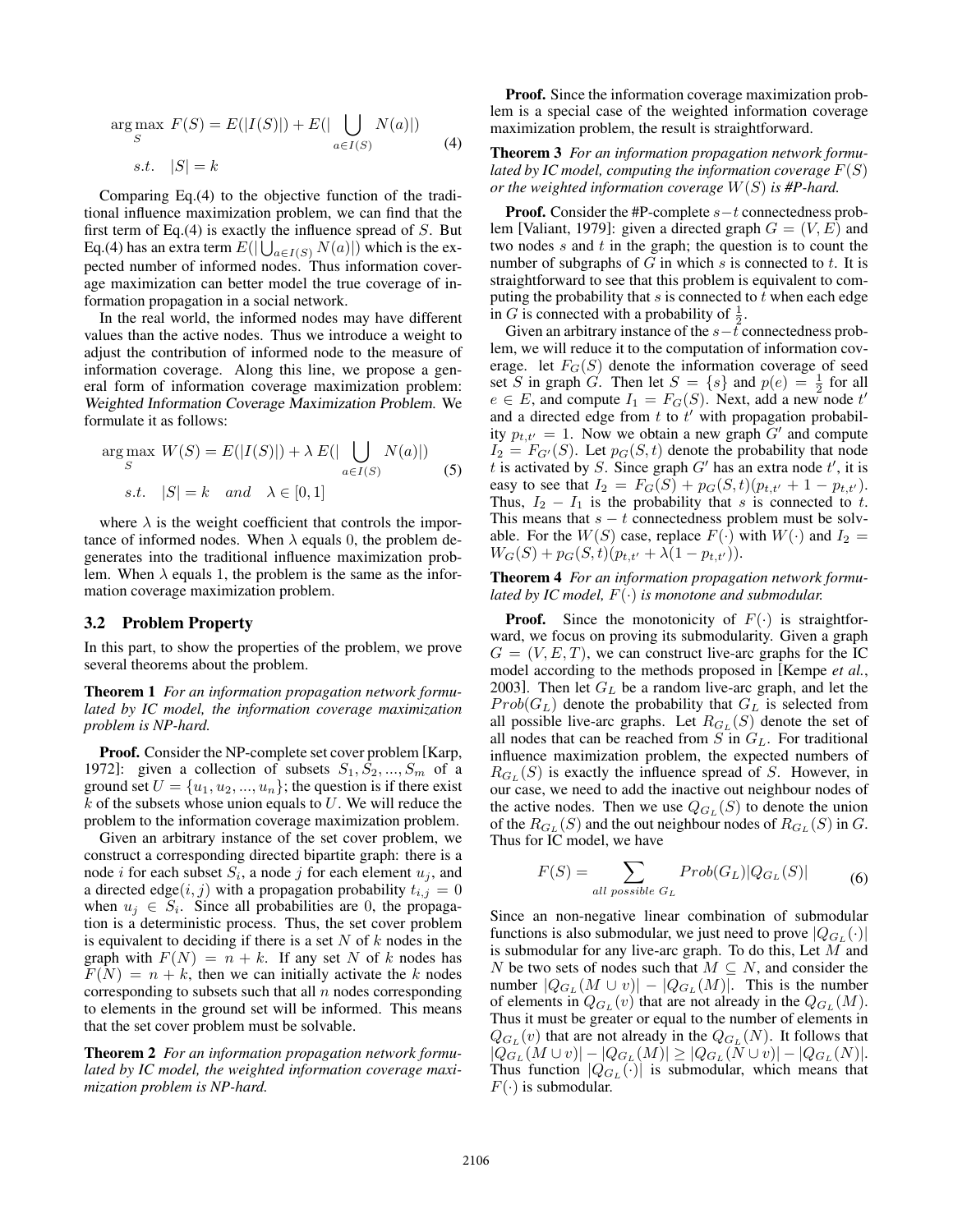Theorem 5 *For an information propagation network formulated by IC model,* W(·) *is monotone and submodular.*

Proof sketch. We can utilize the live-arc graph technique to prove this theorem in a similar way as the proof of Theorem 4.

### 4 Solution

In this section, we propose two algorithms to solve the problem. First, we discuss a greedy algorithm with "Lazy forward" update scheme. Second, we discuss a degree-based heuristic algorithm.

We have proved that both  $F(\cdot)$  and  $W(\cdot)$  are monotone and submodular, and they apparently satisfy  $F(\emptyset) = 0$  and  $W(\emptyset) = 0$ . Thus, according to [Nemhauser *et al.*, 1978], a simple greedy algorithm can approximate the optimal solution with a factor of  $1 - 1/e$ . Since we have proved that computing  $F(\cdot)$  or  $W(\cdot)$  is #P-hard, we have to run Monte Carlo simulations for sufficiently many times (e.g., 10,000) to estimate the value of  $F(\cdot)$  or  $W(\cdot)$ . Consequently, the simple greedy algorithm is very time-consuming. Inspired by [Leskovec *et al.*, 2007], we also design a "Lazy Forward" update scheme for our algorithm. Due to the submodularity of the problem, this update scheme can reduce the times of estimating  $F(\cdot)$  or  $W(\cdot)$ . More details about the update scheme are shown in Algorithm 1. From the algorithm, we can see that it needs  $(n + k\beta)$  times of information coverage estimations, where  $\beta \ll n$  is the expected number of information coverage estimations in each iteration. Thus the total time cost is  $O(nRm + k\beta Rm)$ , where R is the number of rounds of simulations in each estimation.

Algorithm 1: The Lazy-Forward Greedy Algorithm **Input:**  $G = (V, E, T)$ , number k Output: seed set S initialize  $S = \emptyset$ for *each node* n *in* V do //for the weighted case, replace  $F(\cdot)$  with  $W(\cdot)$ compute  $\Delta(n) = F(n)$  $stamp_n = 0$ end while  $|S| < k$  do  $n = \arg \max_{n \in V \setminus S} \Delta(n)$ if  $stamp_n == |S|$  then  $S = S \cup n$ end else //for the weighted case, replace  $F(\cdot)$  with  $W(\cdot)$ compute  $\Delta(n) = F(S \cup n) - F(S)$  $stamp_n = |S|$ end end return S

Although "Lazy Forward" update scheme reduces the time cost dramatically, it is still intractable for large scale networks. In the real world, there are often thousands of nodes and millions of edges in a social network. To address the scalability issue, we develop an efficient heuristic algorithm. When we revisit the objective function, we can find that a node's contribution to the information coverage is highly dependent on its out degree. Thus if we rank the nodes according to their out degrees and take top-k nodes as the seed nodes, we can probably get a good result. Furthermore, when a node is selected, its out neighbours will be informed. This will result in a decrease of other nodes' "effective" out degrees, as their out neighbours may have been informed. This observation means that we can benefit from adjusting each node's "effective" out degree dynamically. This heuristic is summarized in Algorithm 2. From the algorithm, we can see that it takes only  $O(k(n + m))$  time to complete if we store the graph  $G$  and the covered nodes set  $C$  with appropriate data structures.

| <b>Algorithm 2:</b> The Effective Degree Rank Algorithm  |  |  |  |  |
|----------------------------------------------------------|--|--|--|--|
| <b>Input:</b> $G = (V, E, T)$ , number k                 |  |  |  |  |
| <b>Output:</b> seed set $S$                              |  |  |  |  |
| initialize $S = \emptyset$                               |  |  |  |  |
| initialize $C = \emptyset$                               |  |  |  |  |
| for each node n in $V$ do                                |  |  |  |  |
| $EffectiveDegree(n) = OutDegree(n)$                      |  |  |  |  |
| end                                                      |  |  |  |  |
| while $ S  < k$ do                                       |  |  |  |  |
| $n = \arg \max_{n \in V \setminus S} EffectiveDegree(n)$ |  |  |  |  |
| $S = S \cup n$                                           |  |  |  |  |
| $C = C \cup OutNeighbour(n)$                             |  |  |  |  |
| <b>for</b> each node n in $V \setminus S$ <b>do</b>      |  |  |  |  |
| $EffectiveDegree(n) =$                                   |  |  |  |  |
| $OutDegree(n) -  C \cap OutNeighbour(n) $                |  |  |  |  |
| end                                                      |  |  |  |  |
| end                                                      |  |  |  |  |
| return $S$                                               |  |  |  |  |

### 5 Experiment

In this section, we explore the difference between influence maximization and information coverage maximization. Then we demonstrate the performance of the proposed algorithms.

#### 5.1 Experimental Setup

Data Sets. The three real-world data sets we used are: wiki-Vote which is the Wikipedia who-votes-on-whom network, soc-Epinions1 which is the who-trusts-whom network of Epinions.com<sup>1</sup>, and weibo which is the who-follows-whom network of Weibo.com<sup>2</sup>. The first two are downloaded from SNAP<sup>3</sup>, and the last one is crawled from Weibo.com, which is a Chinese microblogging site like Twitter. More detailed information about the data sets is shown in Table 1.

The social networks are constructed like this: If a node  $i$  votes (trusts or follows) another node  $i$ , there is a directed edge from node  $i$  to node  $j$ . The propagation probability of an

<sup>1</sup> http://www.epinions.com/

<sup>&</sup>lt;sup>2</sup>http://weibo.com/

<sup>&</sup>lt;sup>3</sup>http://snap.stanford.edu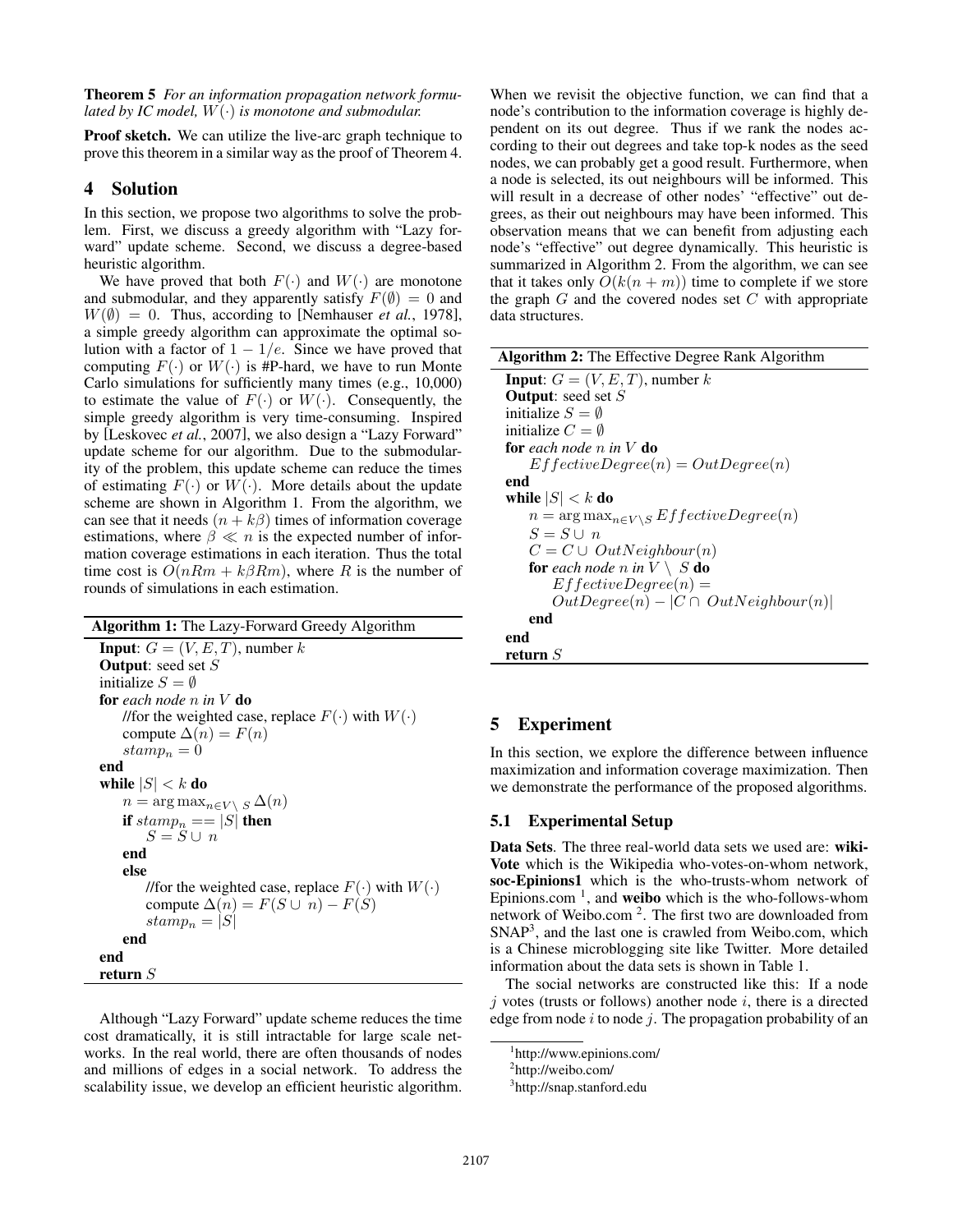| Table 1: Statistics of data sets |                                                       |             |                                              |  |            |                               |  |     |  |
|----------------------------------|-------------------------------------------------------|-------------|----------------------------------------------|--|------------|-------------------------------|--|-----|--|
|                                  | Data set                                              |             | Type                                         |  | #Nodes     | #Edges                        |  |     |  |
|                                  | wiki-Vote                                             |             | Directed                                     |  | 7,115      | 103,689                       |  |     |  |
|                                  | soc-Epinions1                                         |             | Directed                                     |  | 75,879     | 508,837                       |  |     |  |
|                                  | weibo                                                 |             | Directed                                     |  | 76,491     | 9,572,897                     |  |     |  |
|                                  |                                                       |             |                                              |  |            |                               |  |     |  |
| ODR                              |                                                       | ODR         |                                              |  | ODR        |                               |  |     |  |
| DDI                              |                                                       | DDI         |                                              |  | DDI        |                               |  | 0.9 |  |
| CELF                             |                                                       | <b>CELF</b> |                                              |  | CELF       |                               |  | 0.8 |  |
| <b>EDR</b>                       |                                                       | <b>EDR</b>  |                                              |  | EDR        |                               |  | 0.7 |  |
| LFG                              |                                                       | <b>LFG</b>  |                                              |  | <b>LFG</b> |                               |  |     |  |
|                                  | LEG <sup>1</sup><br>EDR CELF DDI ODR<br>(a) wiki-Vote |             | EDR CELF DDI ODR<br>LFG<br>(b) soc-Epinions1 |  | LFG        | EDR CELF DDI ODR<br>(c) weibo |  |     |  |

Figure 2: The Jaccard similarity coefficient of selected nodes

edge  $(i, j)$  is set to be  $\frac{weight(i, j)}{indegree(j)}$ , as widely used in literatures ( [Chen *et al.*, 2009; Goyal *et al.*, 2011b] ).

Algorithms for Comparison. We compare the proposed algorithms with several influence maximization algorithms. The algorithms we used in the experiments include:

- LFG is the Algorithm 1 proposed in section 4.
- EDR is the Algorithm 2 proposed in section 4.
- CELF is an approximation algorithm for influence maximization proposed in [Leskovec *et al.*, 2007].
- DegreeDiscountIC (DDI) is a degree-based heuristic algorithm for influence maximization. We set the parameter p to 0.01, same as used in [Chen *et al.*, 2009].
- OutDegreeRank (ODR) outputs the top-k nodes with the highest out degree.

Evaluation Method. With the output of each algorithm, we use it as the seed set to compute their information coverage in the IC model. In the computation process, we run Monte Carlo simulation 10, 000 times to obtain an estimation of the information coverage.

We implemented the algorithms in Java and conducted the following experiments on a Linux server with two 2.0GHz Six-Core Intel Xeon E5-2620 and 96G memory.

#### 5.2 Experimental Results

Correlation Demonstration. For the purpose of demonstrating the difference between influence maximization and information coverage maximization, Figure 2 shows the the Jaccard similarity coefficient of the seed sets selected by different algorithms when the size of seed set is 20. In Figure 2, we can see that the seed sets selected by LFG and EDR for information coverage maximization are similar to each other, while CELF for influence maximization selects different seed nodes from them. Meanwhile, DDI and ODR select similar seed nodes and these nodes are more similar to the ones selected by CELF than LFG and EDR. This phenomenon further shows the difference between influence maximization and information coverage maximization.

Effectiveness validation. We run tests on three social networks to obtain information coverage results. The size of seed set ranges from 5 to 20. Figure 3 (a), (b) and (c) show the

Table 2: Number of nodes of different types

| Data set      | #Active | #Informed | #Other |
|---------------|---------|-----------|--------|
| wiki-Vote     | 42      | 2.073     | 5.000  |
| soc-Epinions1 | 274     | 10.259    | 65.346 |
| weibo         | 465     | 66.362    | 9.674  |

information coverage results on three social networks. From the figure, we can see that LFG and EDR obviously outperform the other algorithms. This result proves once more the difference between influence maximization and information coverage maximization. Meanwhile, we can find that LFG and EDR have similar performance. This result demonstrates the effectiveness of "effective" degree heuristic. Furthermore, CELF has better performance than DDI and ODR, which means that information diffusion still plays an important role in the result. For better illustration, Figure 3 (d) shows the comparative results of different algorithms in weibo data set, where the performance of CELF is chosen as the baseline and the size of the seed set ranges from 10 to 20. From the Figure, we can see that LFG has the best performance. Also, EDR performs better than CELF significantly. Finally, DDI and ODR perform worse than CELF in most cases.

We also run tests to verify the weighted information coverage case. We set  $\lambda$  to 0.5 and 0.25 respectively. Figure 4 shows the weighted information coverage results on the same three social networks. From the figure, we can find that LFG and EDR still have better performance than the other algorithms. But the gap between CELF and LFG does become smaller, which means that information diffusion becomes more important when the relative values of informed nodes become smaller. We also show the comparative results of different algorithms in Figure 4 (d) and (h). From the figure, we can see that the result is similar to the one shown in Figure 3 (d).

Case study. We run Monte Carlo simulations to obtain the number of nodes of different types (e.g., active nodes) after we get the seed set selected by LFG. Table 2 shows the statistic result when the size of seed set is 20. From the table, we can find that the number of active nodes is very small while the number of informed nodes is large. This phenomenon is especially significant in weibo data set. The reason is that nodes in weibo data set have more neighbours on average. Furthermore, we calculate the ratio of nodes of different types. Results are shown in Figure 5. From the figure, we can see that the total ratio of active nodes and informed nodes is considerable even if there are only 20 seed nodes. It means that we only need a small number of seed nodes if we want to get a large information coverage.

Efficiency Comparison. Table 3 shows the running time of different algorithms when the size of seed set is 20. From the table, we can see that DDI and ODR are more efficient than the other algorithms. Also, EDR has a very low time cost while LFG and CELF are quite time-consuming. The reason is that we need to run Monte Carlo simulations to estimate information coverage and influence spread in LFG and CELF respectively. Remarkably, to improve the efficiency of the two algorithms, we have already utilized Java multi-thread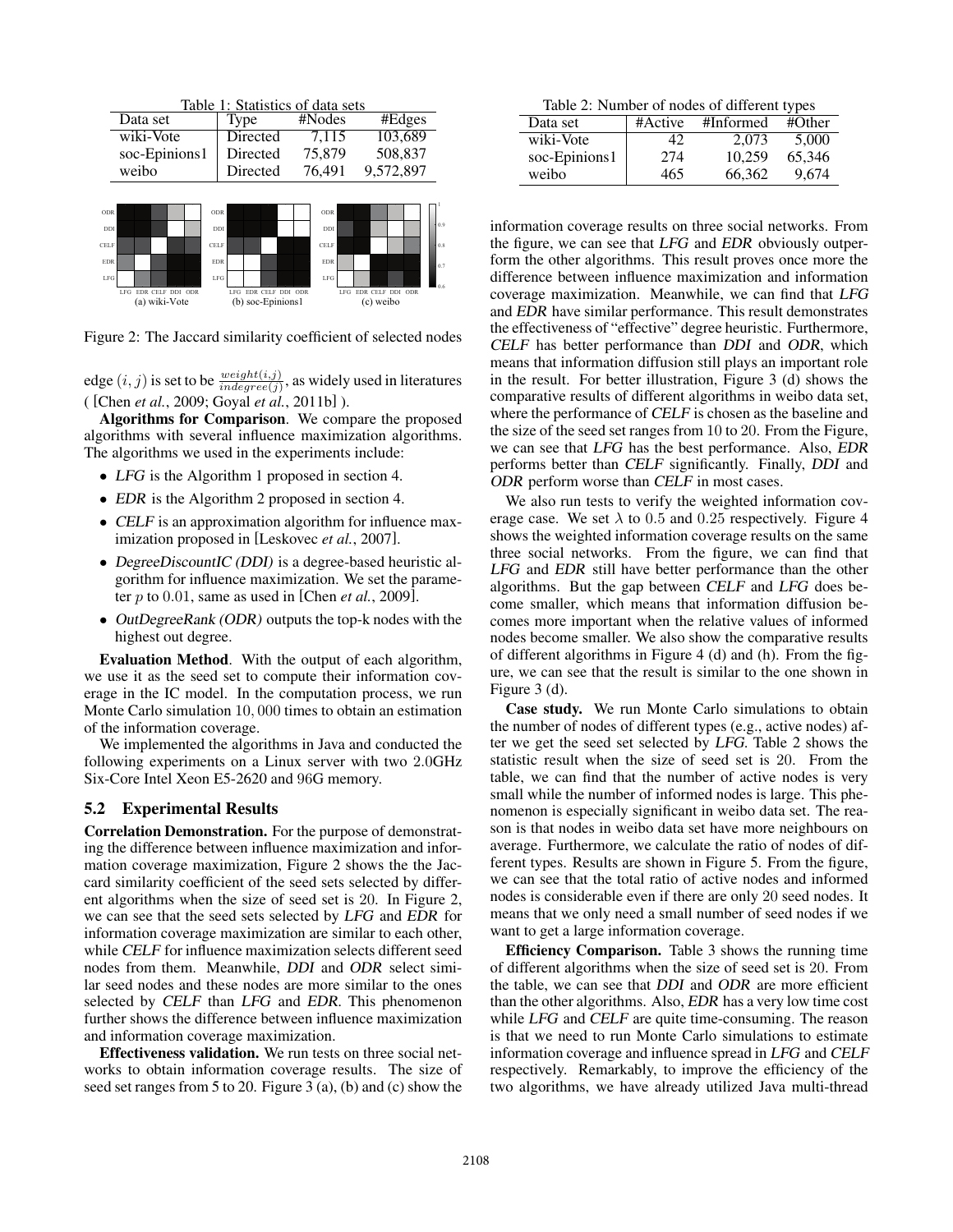

Figure 3: Information coverage on three social networks.



Figure 4: Weighted information coverage on three social networks



Figure 5: Node type distribution on three social networks

technology to speed up the simulation process.

## 6 Conclusion

In this paper, to better measure the coverage of information propagation, we distinguish the informed node from the inactive node and explore the value of the informed nodes. Meanwhile, we formulate a novel problem called information coverage maximization which aims to maximize the expected number of both active nodes and informed nodes. Furthermore, we prove the proposed problem is NP-hard and submodular in the IC model. We also show that the computation of information coverage in the IC model is #P-hard. Then

| radic $\sigma$ . Emicrone, comparison (in seconds) |       |       |          |       |         |  |  |  |
|----------------------------------------------------|-------|-------|----------|-------|---------|--|--|--|
| Data set                                           | -LFG  |       | EDR CELF | DDI.  | ODR     |  |  |  |
| wiki-Vote                                          | 881.4 | 0.268 | 15.19    | 0.014 | 0.02    |  |  |  |
| soc-Epinions1                                      | 940.6 | 1.169 | 63.36    | 0.025 | 0.066   |  |  |  |
| weibo                                              | 6.6e5 | 23.78 | 866.6    | 0.121 | - 0.086 |  |  |  |

based on the properties of the problem, we design two algorithms to solve it. Finally, we conduct extensive experiments to verify our idea. The experimental results show the difference between influence maximization and information coverage maximization. The performance of the proposed algorithms is also demonstrated in the experiments. We hope our study could lead to more future works.

### 7 Acknowledgments

This research was partially supported by grants from the National Science Foundation for Distinguished Young Scholars of China (Grant No. 61325010), the Natural Science Foundation of China (Grant No. 61403358), the Fundamental Research Funds for the Central Universities of China (Grant No. WK0110000042), the Anhui Provincial Natural Science Foundation (Grant No. 1408085QF110), and the National